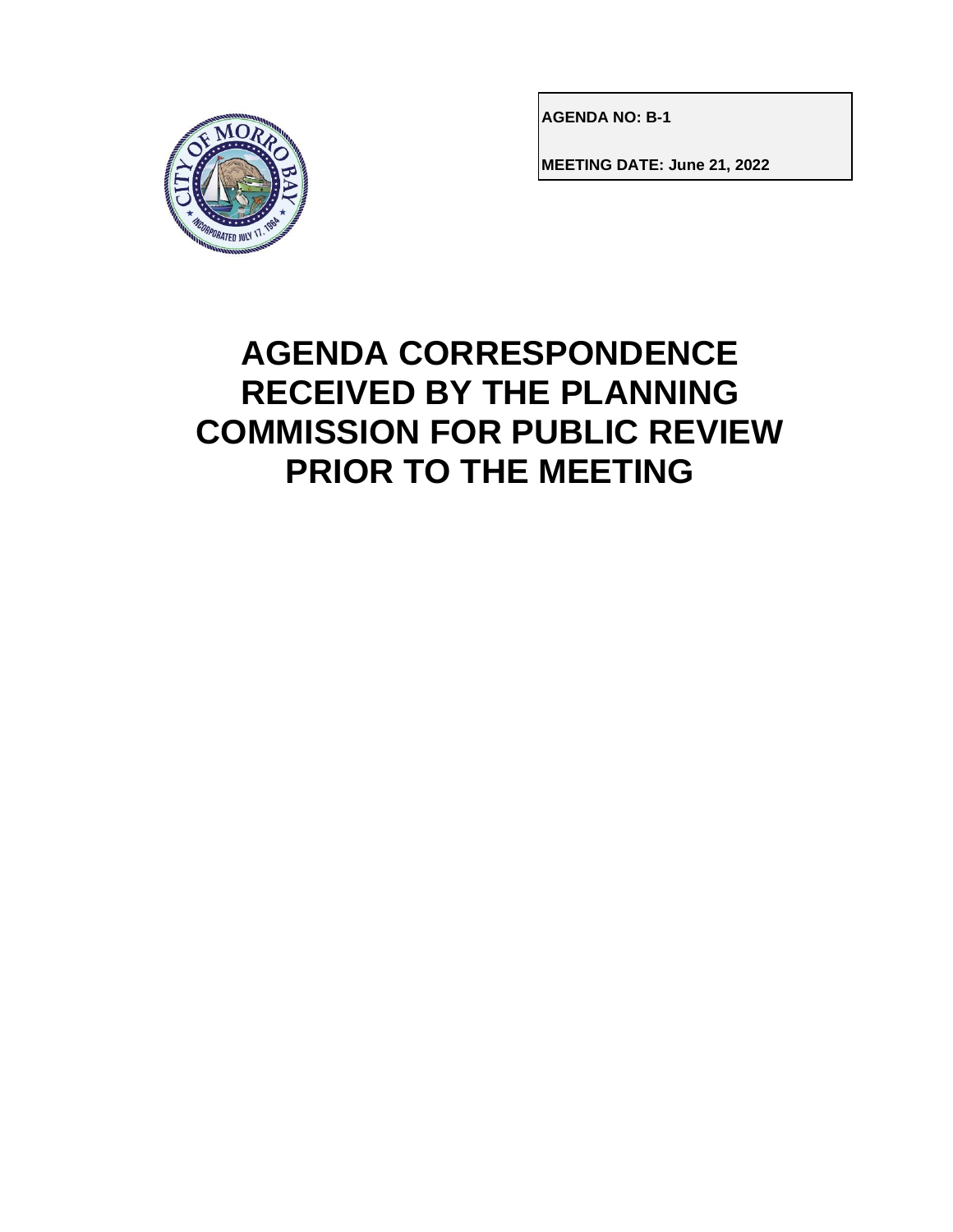-----Original Message----- From: Teresa Macdonald Sent: Wednesday, June 15, 2022 12:29 PM To: Nancy Hubbard <nhubbard@morrobayca.gov> Subject: 2900 Alder

Dear Nancy, I'm Carl Mac Donald from the alder-birch area with a few questions about the possible 6 unit hotel at 2900 alder. Are there 6 single rooms with kitchens? If 6 fully able people rent, there will probably be at least 2 extra cars around. Where will they go? Who will handle any problems (i.e. excessive noise,litter, etc.) if there is no on-site manager? Will there be a 5 foot property line space? What height are the retaining walls? What are the structure setbacks from alder and birch?

> Thank you C.M.

Sent from my iPhone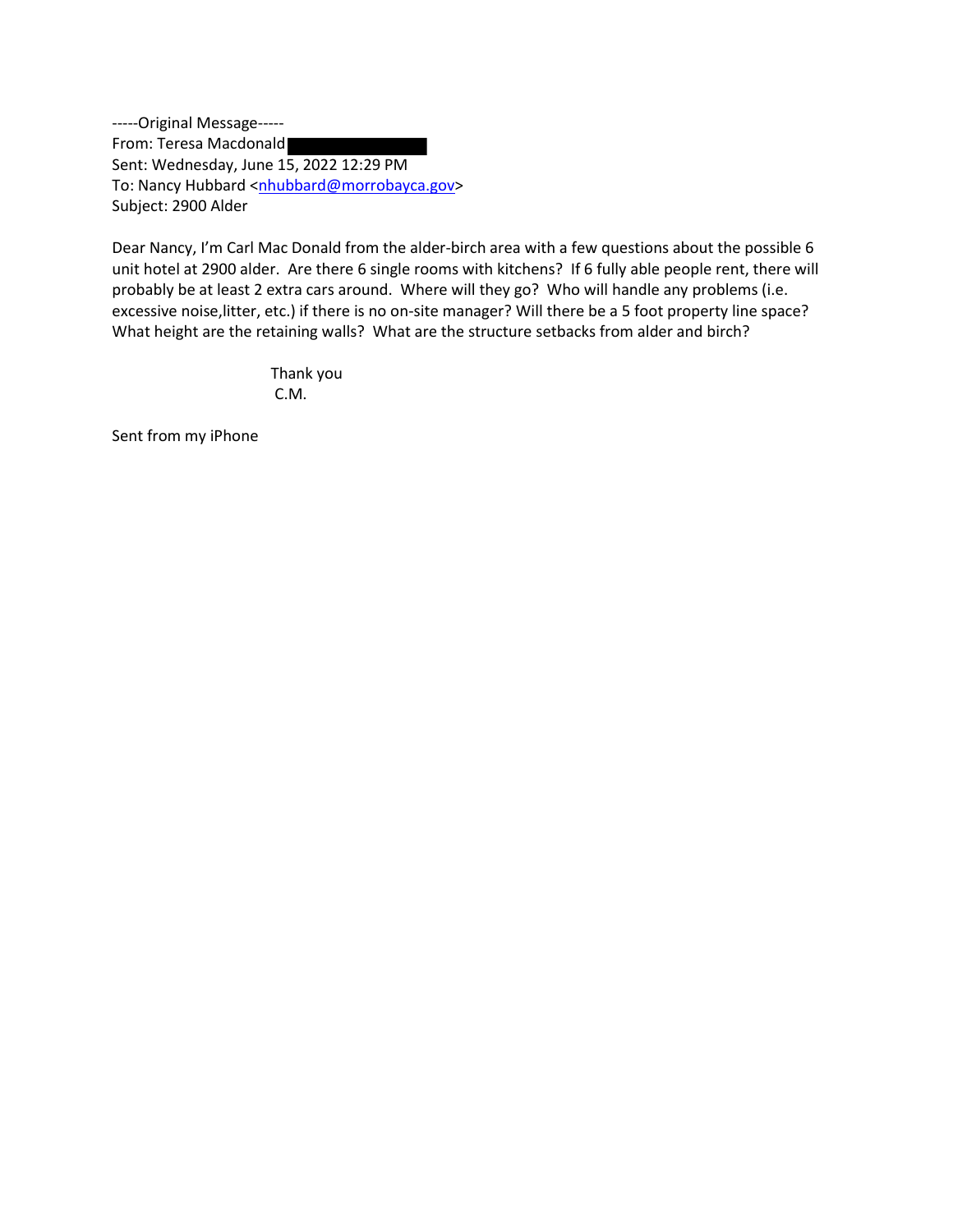-----Original Message----- From: Nancy Hubbard <nhubbard@morrobayca.gov> Sent: Monday, June 20, 2022 12:57 PM To: Teresa Macdonald Cc: Nancy Hubbard <nhubbard@morrobayca.gov> Subject: RE: 2900 Alder

Carl,

Thank you for your inquiry - see below for responses provided by the applicant/design team. Let me know if you have any questions. Please note that the hearing has been continued - you can still provide your public comments, but there will be no staff presentation and no decision made on the project. I expect this will be rescheduled in late July.

- 1. Do you have two ADA parking spaces for the people who'll be using the two ADA units? If not, why not? If they are paying for accessibility, they need to be able to easily access their rooms, on both the first and second floors. We've worked with the city planning office and a CASP (Certified Accessibility Specialist) to meet all ADA requirements as per code. The plan is compliant with the code and city planning recommendations, there are a range of disabilities and not all of them are motion impairment or require a Van Parking Space. As such we have a range of options for accessibility/impaired guests.
- 2. Who will be overseeing this "self-service" hotel? Who do the neighbors speak to, if problems develop, like noise, parking, or trash complaints? Contact information will be readily available for the public, on the internet/google and posted on-site for the public to reach out in case of unusual activity. We will have 24/7 monitoring via high definition surveillance systems for the entire site, and local resources that can be dispatched readily to address loud noises, trash, and nuisance. As well we will have air quality, noise and light sensors throughout the building to monitor for late night noise and other nuisances that may arise so they can be addressed promptly.
- 3. Are there 6 single rooms with kitchens? The proposal is for 6 hotel rooms, no kitchens, possibly a coffee maker, mini-refrigerator and microwave.
- 4. If 6 fully able people rent, there will probably be at least 2 extra cars around. Where will they go?

It is our operational experience that guests will have just one car per room. If guests require extra parking, they will arrange for that separately and it is to their discretion where they park and that they comply with any city regulations regarding street parking or use of public parking lots, etc. The parking on the site will not be used by the staff that will be there daily to turn over rooms, etc., they will use street parking for the short time that they are on the site. The hotel will not have a full-time manager/staff and so all the parking on site is available for the guests.

5. Will there be a 5 foot property line space? What are the structure setbacks from Alder and Birch?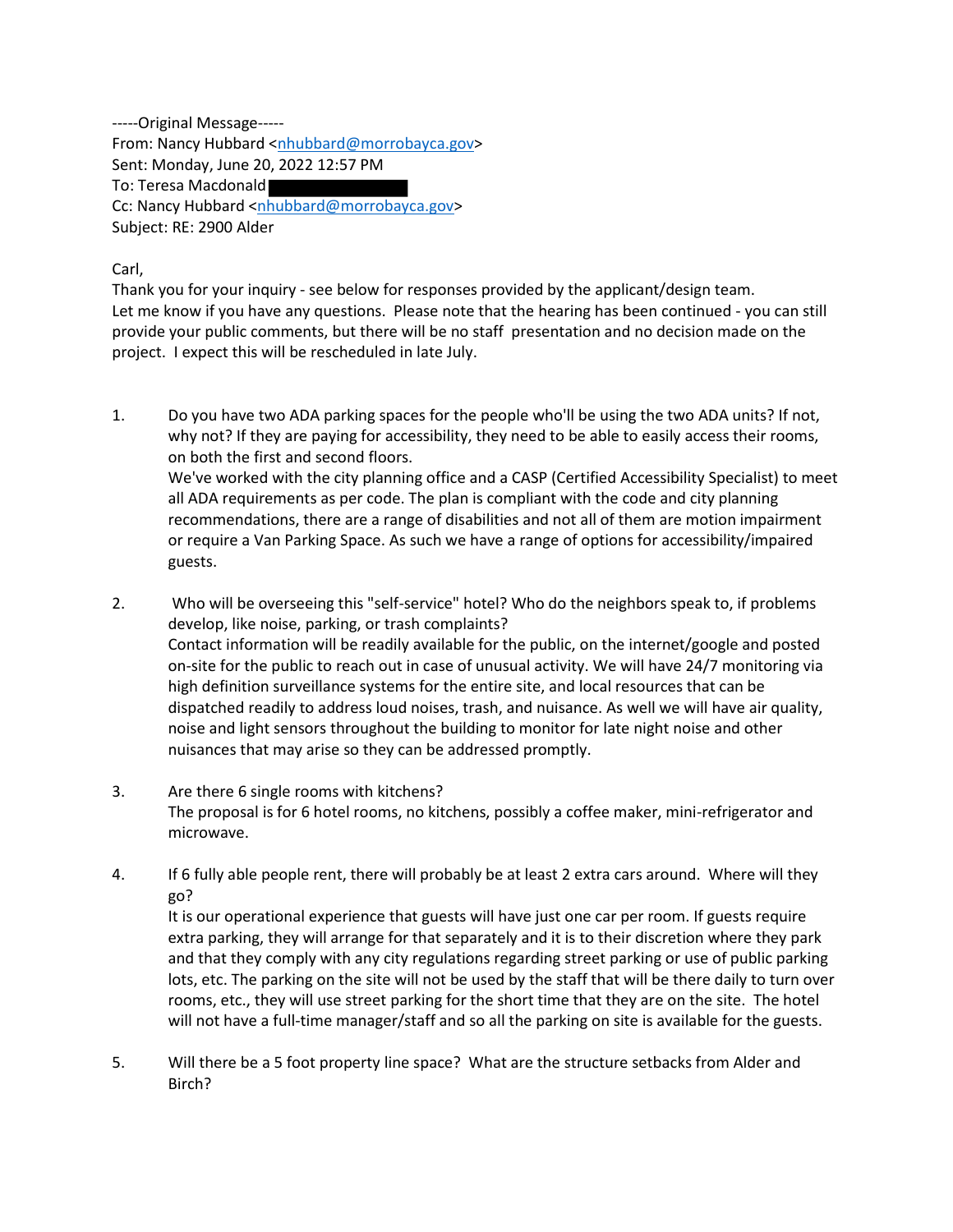There is a 5 foot setback on the north and along Birch Ave. The setback on Alder is 15 feet and the setback to the building on San Jacinto is 25 feet.

6. What height are the retaining walls? The retaining walls are 4 feet in height.

Nancy Hubbard Contract Planner 805-772-6211 nhubbard@morrobayca.gov

-----Original Message----- From: Teresa Macdonald Sent: Wednesday, June 15, 2022 12:29 PM To: Nancy Hubbard <nhubbard@morrobayca.gov> Subject: 2900 Alder

Dear Nancy, I'm Carl Mac Donald from the alder-birch area with a few questions about the possible 6 unit hotel at 2900 alder. Are there 6 single rooms with kitchens? If 6 fully able people rent, there will probably be at least 2 extra cars around. Where will they go? Who will handle any problems (i.e. excessive noise,litter, etc.) if there is no on-site manager? Will there be a 5 foot property line space? What height are the retaining walls? What are the structure setbacks from alder and birch?

> Thank you C.M.

Sent from my iPhone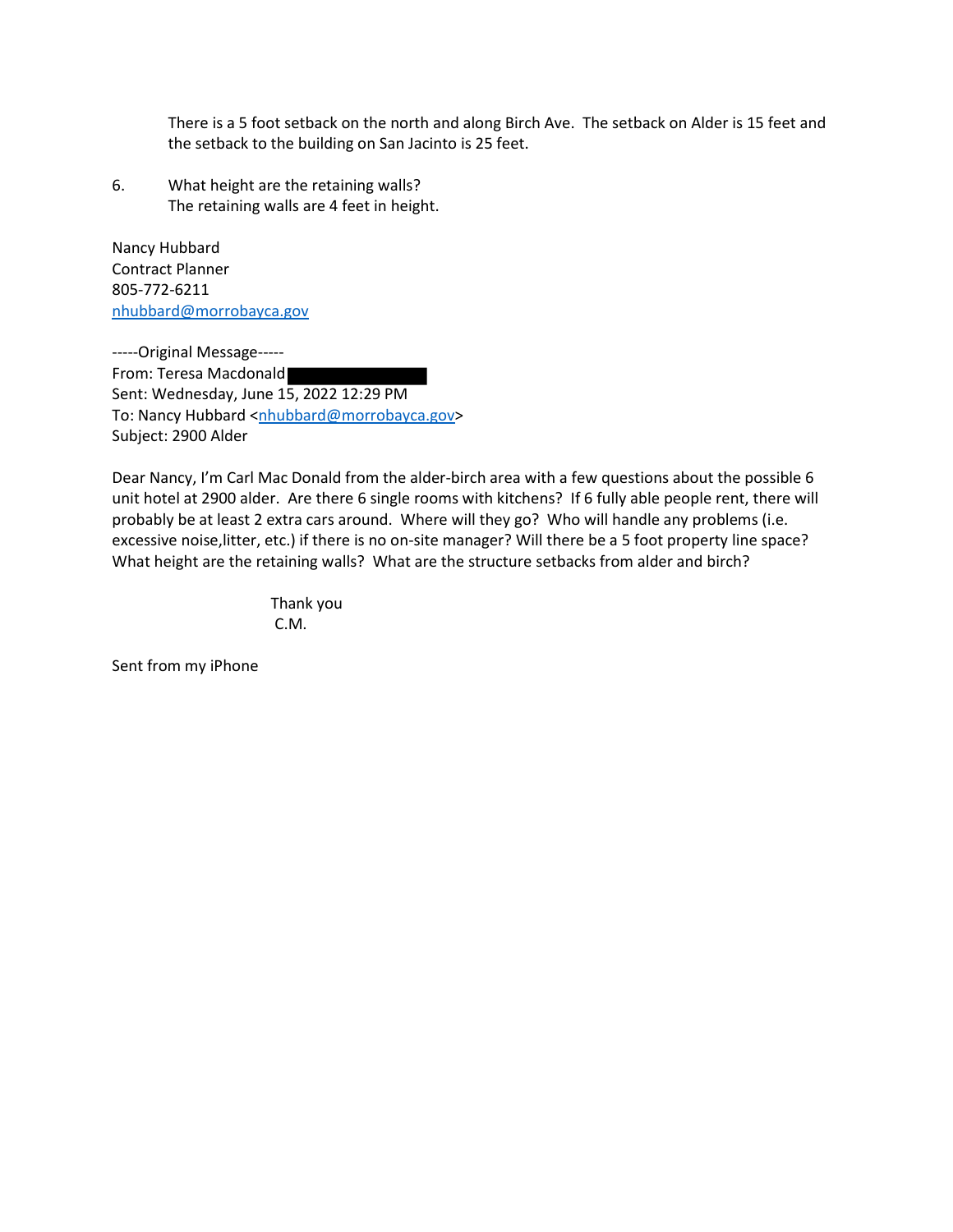**From:** MJ Rogers **Sent:** Saturday, June 18, 2022 6:58 PM **To:** PlanningCommission <PlanningCommission@morrobayca.gov> **Subject:** Fwd: 2900 Alder Avenue

---------- Forwarded message ---------

From: **MJ Rogers** Date: Mon, Jun 13, 2022 at 2:52 PM Subject: 2900 Alder Avenue To: <nhubbard@morrobayca.gov>

I have a couple of questions regarding the massive development on this property.

1- Do you have two ADA parking spaces for the people who'll be using the two ADA units? If not, why not? If they are paying for accessibility, they need to be able to easily access their rooms, on both the first and second floors.

2-Who will be overseeing this "self-service" hotel? Who do the neighbors speak to, if problems develop, like noise, parking, or trash complaints?

Thank you for your prompt response to my concerns.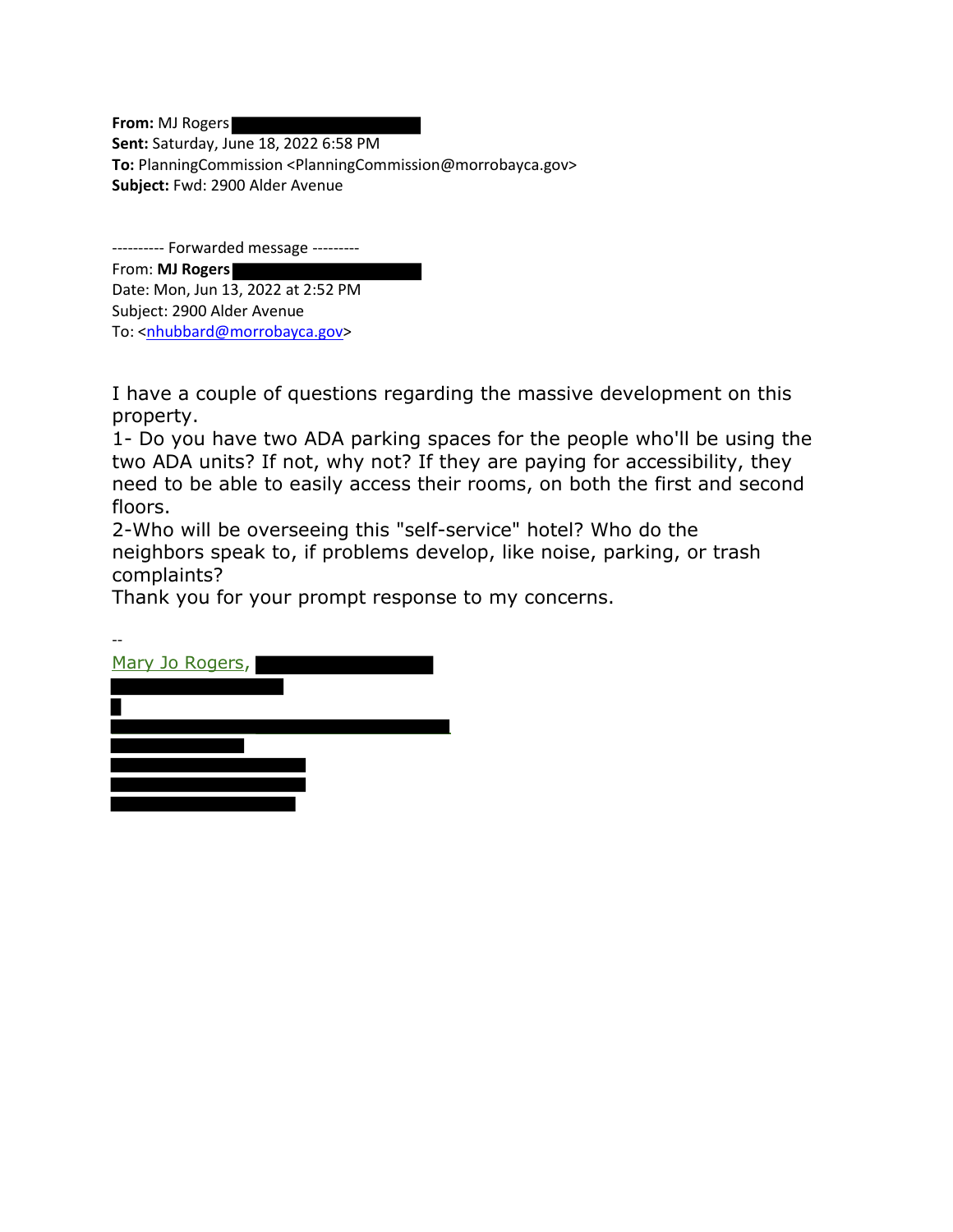

**AGENDA NO: C-1**

**MEETING DATE: June 21, 2022**

### **AGENDA CORRESPONDENCE RECEIVED BY THE PLANNING COMMISSION FOLLOWING POSTING OF THE AGENDA IS ATTACHED FOR PUBLIC REVIEW PRIOR TO THE MEETING**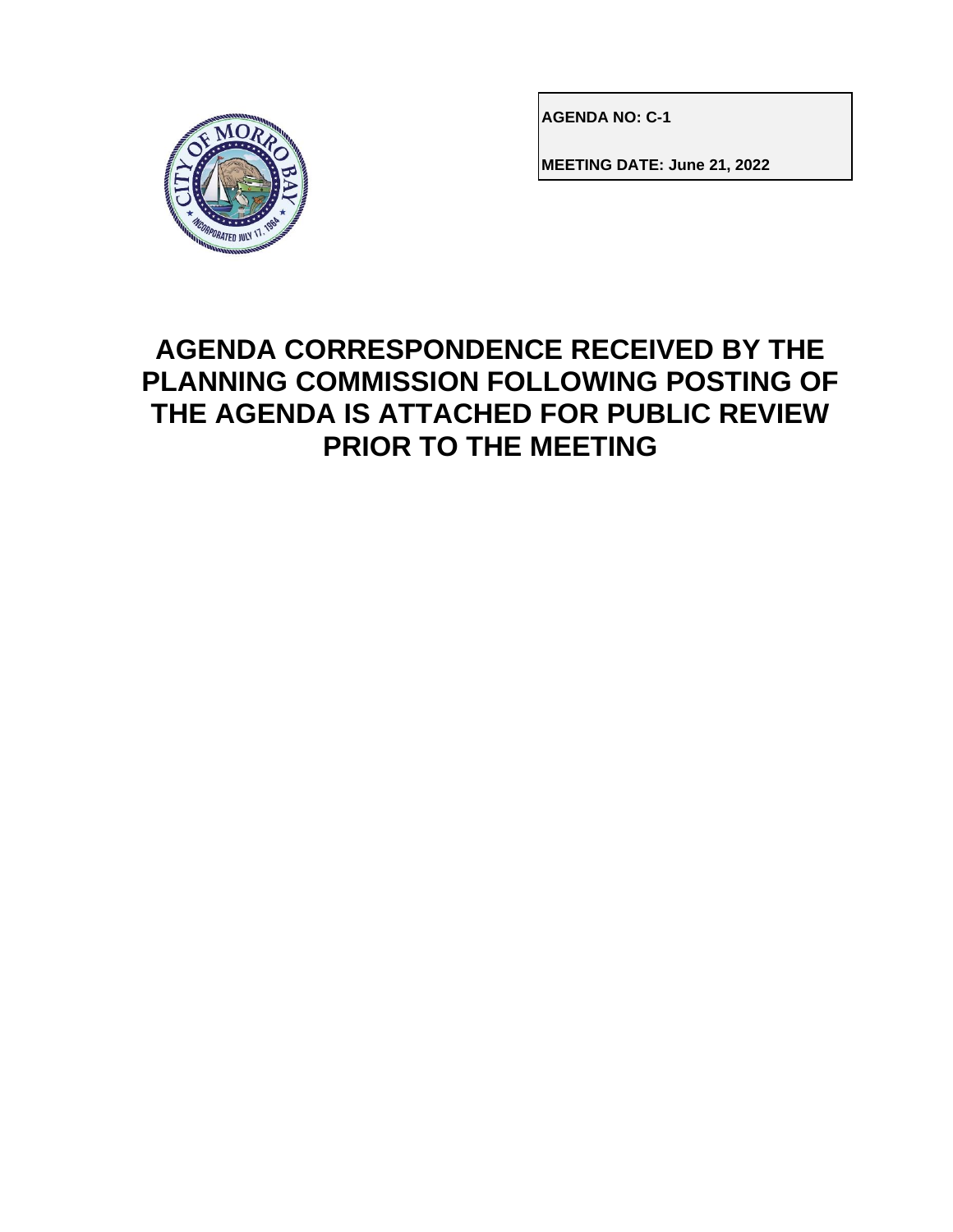**From:** Carole Truesdale **Sent:** Saturday, June 18, 2022 4:39 PM **To:** PlanningCommission <PlanningCommission@morrobayca.gov> **Subject:** Water

Dear Commissioners,

I watched the PWAB meeting, and the presentation was quite informative, but like they all reiterated...water allocation is on paper, there is nothing liquid here.

We are in a very severe drought situation and our water is a commodity that loses its value if we run out. Several surrounding cities, like Cambria, and Los Osos have a building moratorium due to lack of sufficient water to provide for their citizens.

We have a new WRF facility that is way out of financial control, we do not know if that facility will be productive and meet our standards/requirements.

We are a tourist community and I doubt any visitors are going to pay attention to our water guidelines...they are paying for their stay in our beautiful city and will maximize whatever they can to enjoy themselves. I do not blame them, as they are on holiday and want them to enjoy.

We have two new hotels that are almost ready to pop open...a very large establishment on the offramp of 41/near the high school, one on Main Street that is before you commissioners in this session and a 35-unit affordable housing apartment complex off 41/Sunset in the throws of being built.

We have older pipes that are breaking, that should have been fixed years ago. We have streets that are in dire need of repair, and yet we see areas of our city where builders are salivating to get their hands on the property or already own the property and want to establish a 70-plus unit housing development. Then you have the WRF that is not finished and has issues.

We are in Stage 3 and the City has issued drought restrictions, we citizens follow those restrictions to preserve water for future use of ourselves and in the future. Should we not take a good look at the future and stop the building process for a while?

Like any good financial planning or institution, it is great that you have good credit, but if there are no liquid funds to draw from, that loan is gone.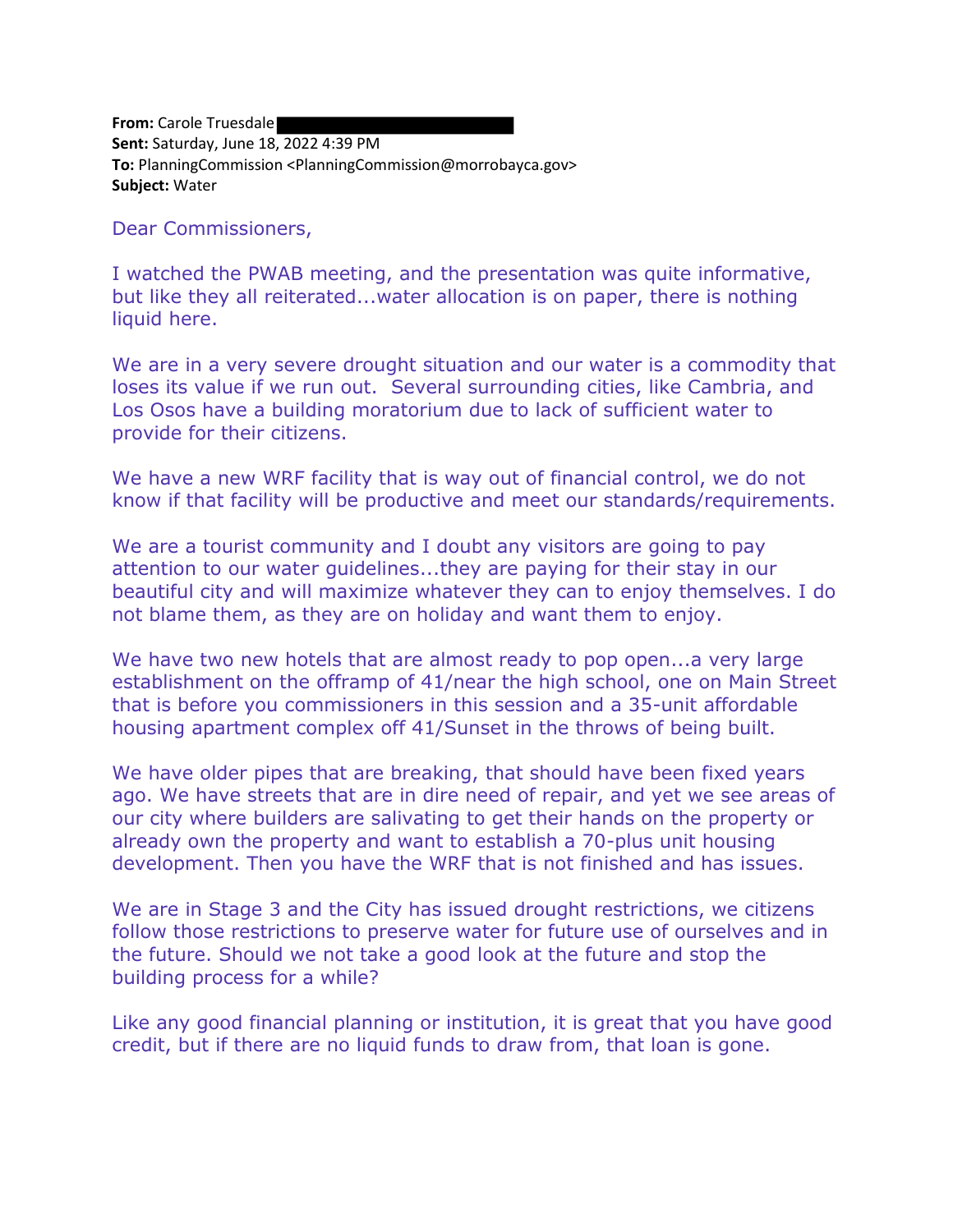State water is a gift, and yes, it is there for our use... however, what happens if the State issues those allocated to various cities to the cities that grow food? Look at the Salinas area, they have salt-water intrusion and have to drain one of our lakes to pump water into their soil to grow products and keep the salt out of the area.

I understand that the City is facing financial hardship and need money in their coffers, however at what expense? Another China Town situation? CalPERS just issued a statement that they project a 17% increase in costs, which will be an added burden on the City's finances.

Other cities in CA have taken steps in protecting their water allocations by looking at the big picture. CA is a desert, always has been and will be in the future, especially with global warming.

Please be prudent in your decision and think of the long-haul, not shortterm. I have been in this city since 1995 and homeowner, I do right by my water conservation...should we not start doing the same to be better stewards of this land.

Thank you, *Carole Truesdale "Food without wine is a corpse; wine without food a ghost. United and well matched, they are as body and soul; living partners!" chef...Andre Simon (1877-1970)*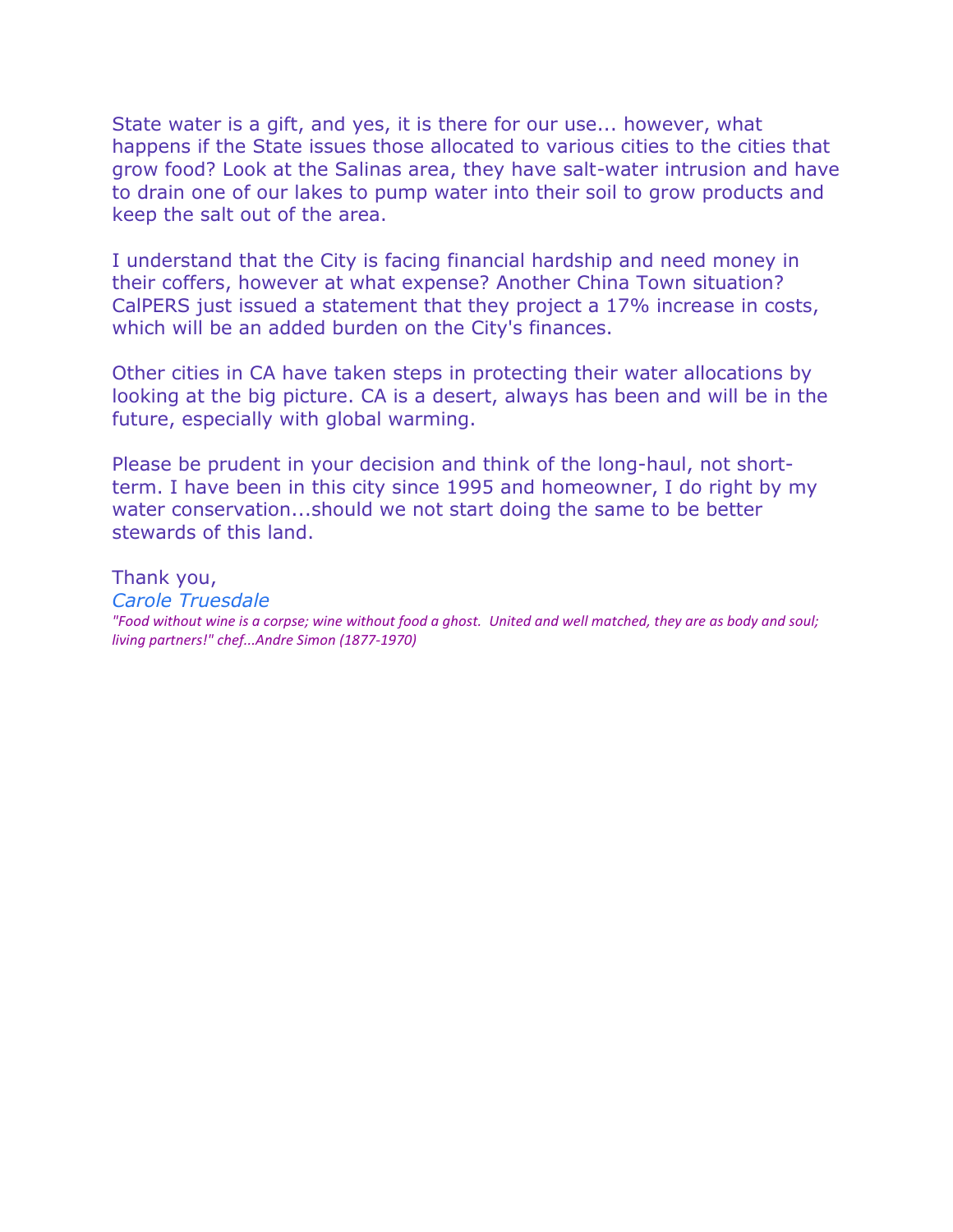**From:** Carole Truesdale **Sent:** Monday, June 20, 2022 10:24 AM **To:** PlanningCommission <PlanningCommission@morrobayca.gov> **Subject:** Fw: Water

Please take into consideration the contents of this article.

Thank you,

#### *Carole Truesdale*

*"Food without wine is a corpse; wine without food a ghost. United and well matched, they are as body and soul; living partners!" chef...Andre Simon (1877-1970)*

**From:** Carole Truesdale **Sent:** Monday, June 20, 2022 9:36 AM **To:** Carole Truesdale **Subject:** Water

https://nam12.safelinks.protection.outlook.com/?url=https%3A%2F%2Fnews.yahoo.com%2Fcoloradoriver-reservoirs-drop-western-

120055974.html&data=05%7C01%7C%7C5a25bf4ea7d14d8a168808da52db1162%7C84df9e7fe9f6 40afb435aaaaaaaaaaaa%7C1%7C0%7C637913398095407180%7CUnknown%7CTWFpbGZsb3d8eyJWIjoi MC4wLjAwMDAiLCJQIjoiV2luMzIiLCJBTiI6Ik1haWwiLCJXVCI6Mn0%3D%7C3000%7C%7C%7C&sdata =ccNgQusCj4UpSUjvv0KzRakxHLSBVFwj1RQIf3pb6ww%3D&reserved=0

Sent from my iPhone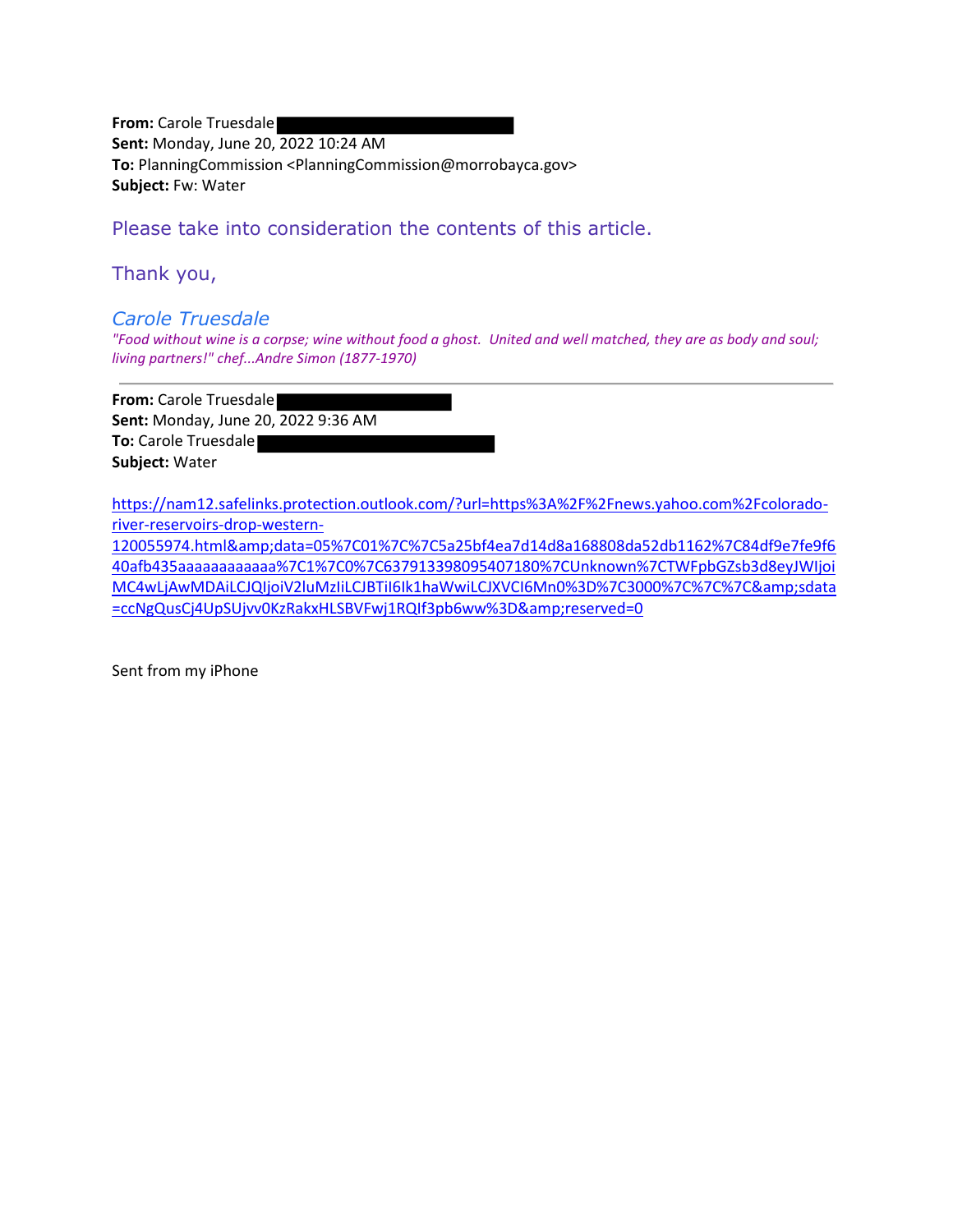## **As water crisis worsens on Colorado River, an urgent call for Western states to 'act now'**

#### **Ian James**

Mon, June 20, 2022, 5:00 AM·9 min read



A person walks past a formerly sunken boat on a now-dry section of lakebed at Lake Mead, the country's largest reservoir. The water level there has dropped to its lowest since it was filled in the 1930s following construction of Hoover Dam. (Mario Tama / Getty Images)

With the Colorado River's depleted reservoirs continuing to drop to new lows, the federal government has taken the unprecedented step of telling the seven Western states that rely on the river to find ways of drastically cutting the amount of water they take in the next two months.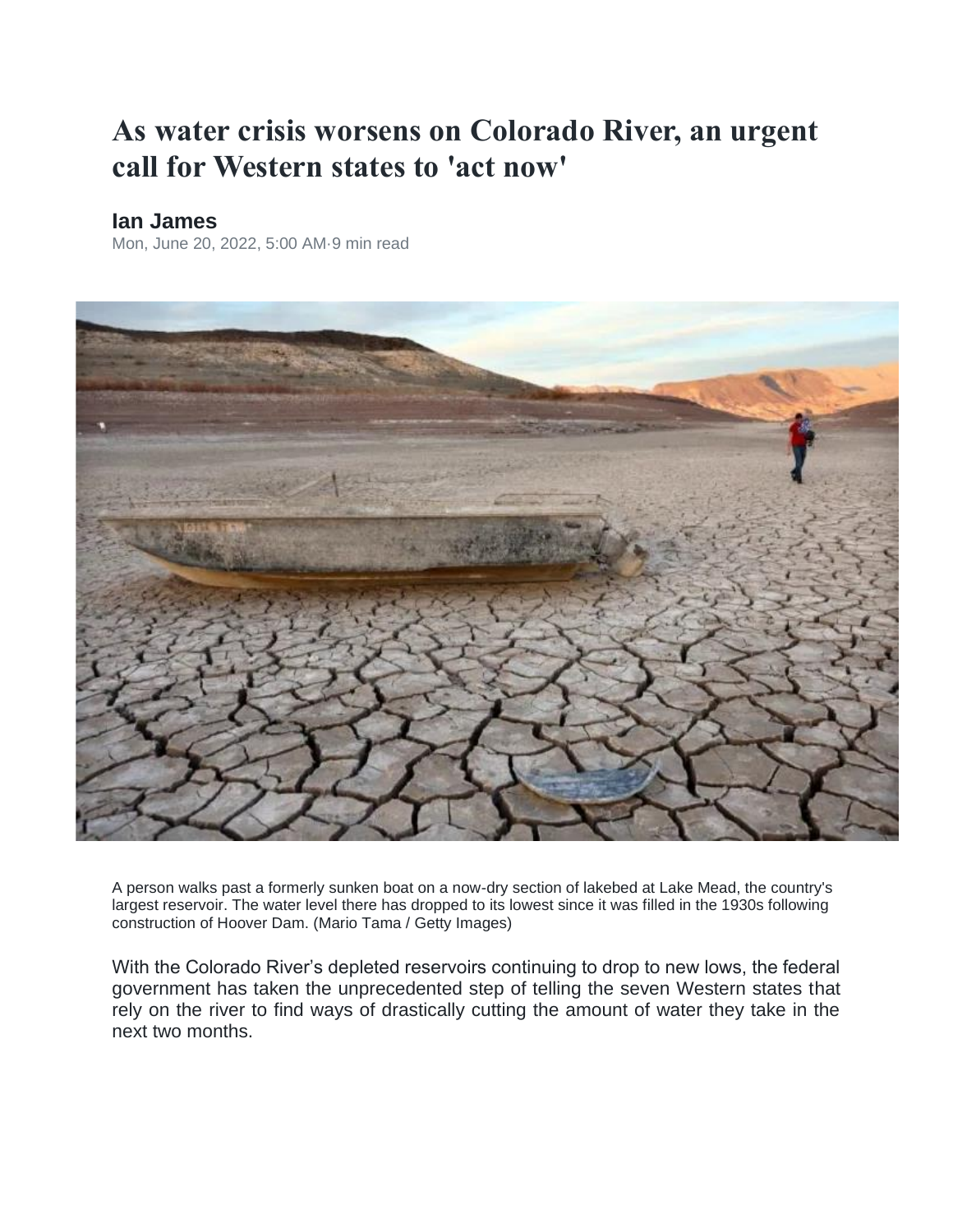The Interior Department is seeking the emergency cuts to reduce the risks of Lake Mead and Lake Powell, the country's two largest reservoirs, declining to dangerously low levels next year.

"We have urgent needs to act now," Tanya Trujillo, the Interior Department's assistant secretary for water and science, said during a speech on Thursday. "We need to be taking action in all states, in all sectors, and in all available ways."

Trujillo's virtual remarks to a conference at the University of Colorado Law School in Boulder underscored the dire state of the river under the stresses of climate change, and the urgency of scaling up the region's response to stop the reservoirs from falling further. She provided details about the federal government's approach to the crisis two days after Reclamation Commissioner Camille Calimlim Touton announced that major cuts of between 2 million and 4 million acre-feet will be needed next year to keep reservoirs from dropping to "critical levels."

For comparison, California, Arizona and Nevada used a total of about 7 million acre-feet of Colorado River water last year.

State officials and managers of water agencies have yet to determine how they could accomplish such large reductions in water use. Finding ways of achieving the cutbacks will be the focus of negotiations in the coming weeks between representatives of the seven states and the Biden administration.

"The Colorado River Basin faces greater risks than any other time in our modern history," Trujillo said.

"There is much more work to be done in the basin because the conditions continue to worsen and deeper shortages are projected," Trujillo said. "We need to do more than we've ever done before."

After more than 22 years of drought compounded by warmer temperatures with climate change, Lake Mead and Lake Powell have declined to their lowest levels since they were filled. The two reservoirs now sit nearly three-fourths empty, at just 28% of full capacity.

The latest projections from the federal government show that absent large shifts in water use, the reservoirs are expected to continue dropping over the next two years.

Lake Powell, on the Utah-Arizona border, is forecast to decline more than 30 feet by March, putting the water level about 16 feet from the point at which Glen Canyon Dam would no longer generate electricity.

The surface of Lake Mead, the country's largest reservoir, now stands at 1,045 feet above sea level. It's forecast to drop more than 26 feet by July 2023. If Lake Mead were to keep dropping, the level would eventually approach a danger zone at 895 feet, below which water would no longer pass through Hoover Dam to supply California, Arizona and Mexico — a level known as "dead pool."

Trujillo said she remains optimistic "that we can get through this." But she also said it's a "very, very sobering situation."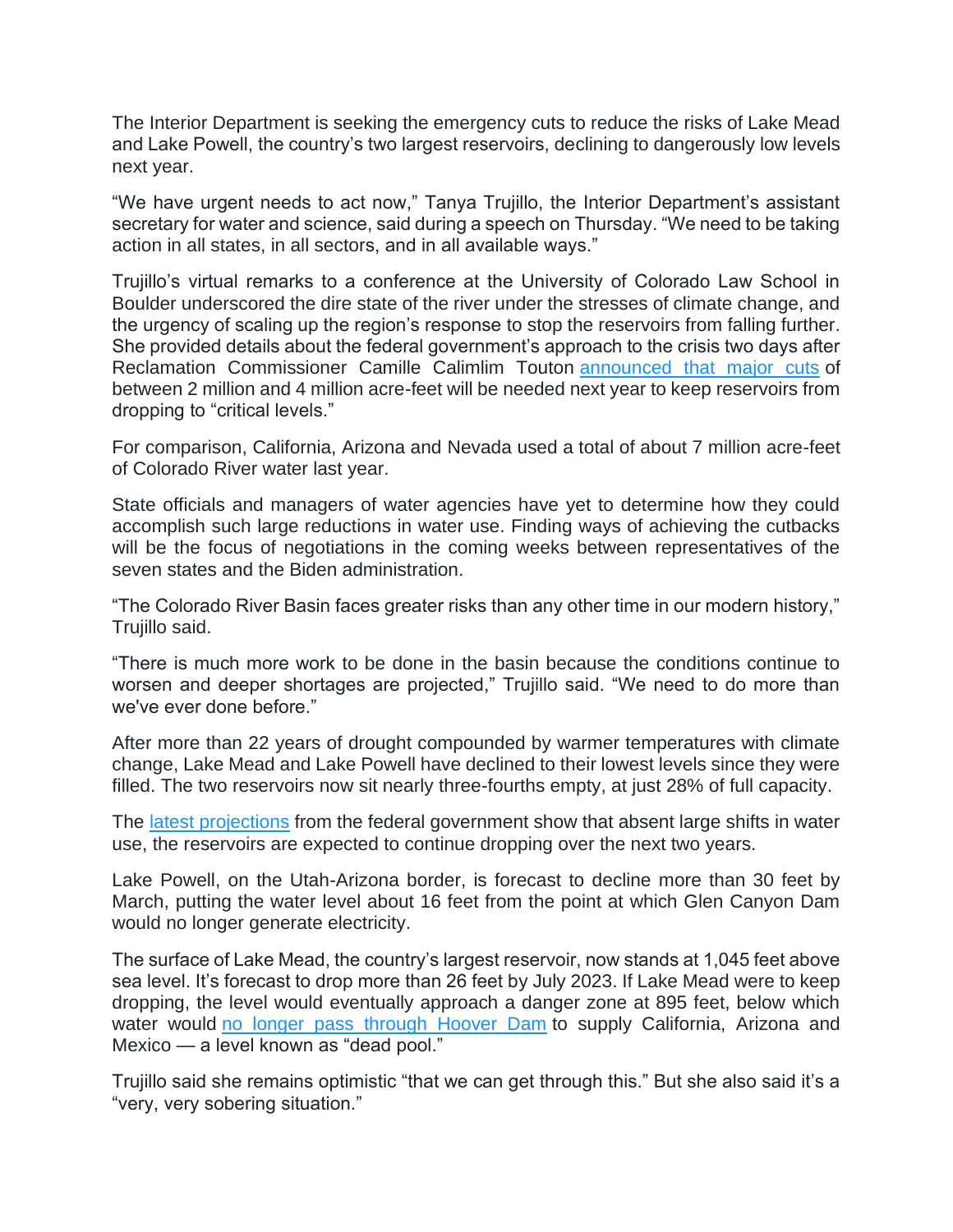The Colorado River begins in the Rocky Mountains and is a vital source for about 40 million people and farmlands from Wyoming to Southern California. The Colorado has long been heavily overused, with so much water diverted to supply farms and cities that the river's delta in Mexico dried up decades ago, leaving only small wetlands.

The flow of the Colorado has declined nearly 20% since 2000. Scientists estimate that about half the decrease in runoff in the watershed has been caused by higher temperatures linked to global warming. And this heat-driven drying, which scientists describe as "aridification," is projected to worsen as temperatures continue to climb.

The amount of runoff flowing into Lake Powell this year is estimated to be just 59% of average.

"We are facing the growing reality that water supplies for agriculture, fisheries, ecosystems, industry and cities are no longer stable due to climate change," Trujillo said.

Last year, the federal government declared a shortage on the Colorado River for the first time, triggering cutbacks in water deliveries to Arizona, Nevada and Mexico. Farmers in parts of Arizona have left some fields dry and fallow, and have turned to pumping more groundwater.

The cuts have yet to limit supplies for California, which uses the largest share of Colorado River water. But that could soon change as federal officials push all seven states to participate in diverting less water.

The Interior Department could unilaterally impose cutbacks, but Trujillo said the goal is to work with the states to develop plans for scaling back diversions.

"We have the responsibility and the authority to take the action that we need to take to protect the system," Trujillo said. "We know we will be served better if we take action collectively."

Agriculture consumes about 80% of the water that's diverted from the river, much of it to grow crops like alfalfa, which is used to feed cattle and exported in large quantities.

Because agriculture represents such a large share of water use, farming areas will bear a sizable portion of the water-saving burden. Some previous deals have involved paying growers who volunteer to temporarily leave portions of their land dry.

On average, cities across Southern California that are supplied by the Metropolitan Water District typically get about one-fourth of their water from the Colorado River. But this year, with the drought restricting other supplies from the State Water Project, the region is on track to receive about one-third of its water from the Colorado — an amount that will now be constrained by the order to conserve more.

Trujillo said federal, state and local officials will evaluate options to "develop the additional conservation that we are going to need."

American officials also met with their Mexican counterparts this week, she said, to discuss how to cooperate.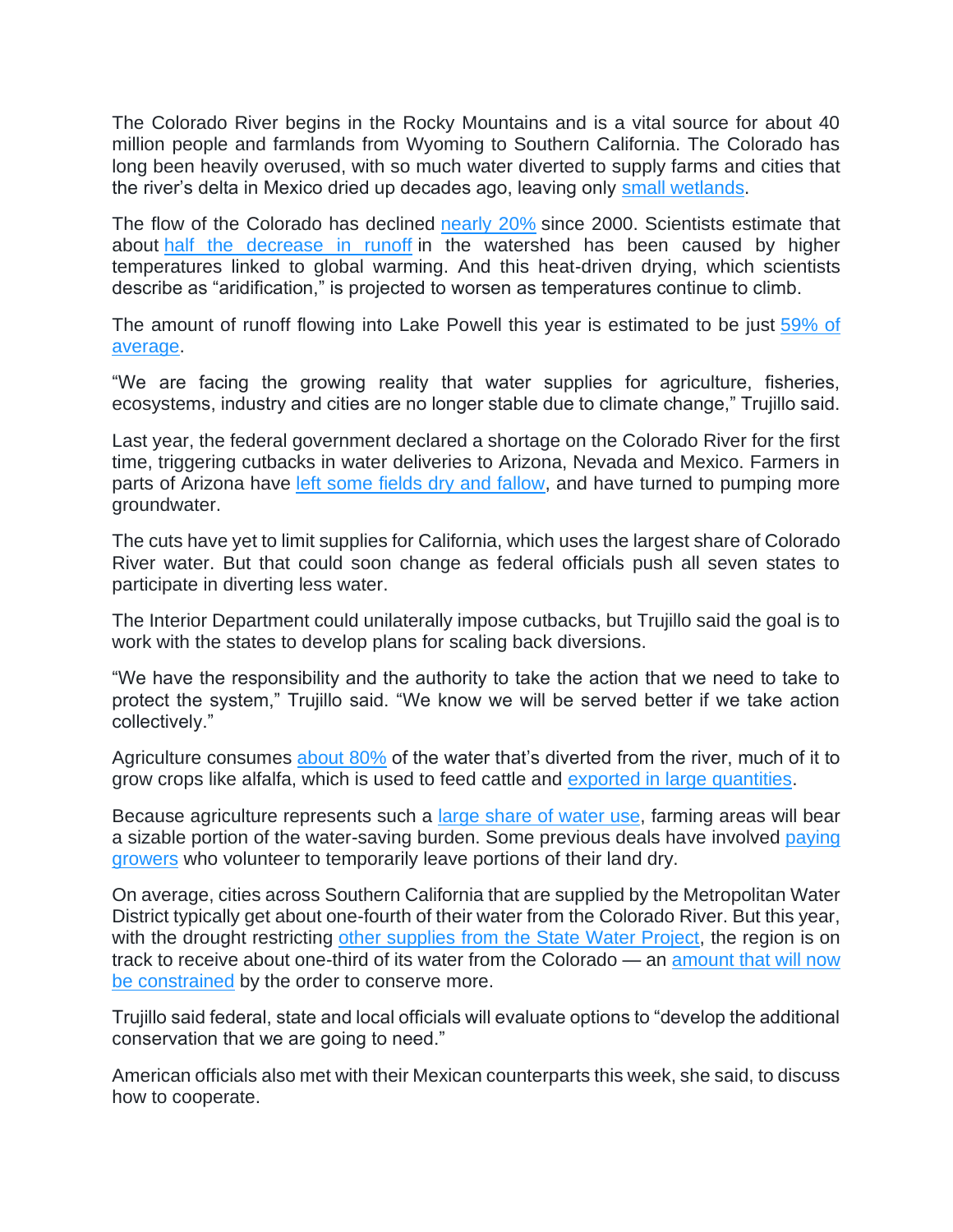Trujillo said she wants the region to avoid a chaotic response.

"Our collective goal is to be able to very quickly identify and implement strategies that will stabilize and rebuild the system, so that we don't find ourselves constantly on the brink of a crisis," Trujillo said.

Last month, the Interior Department intervened to protect the water level of Lake Powell. The agency announced a plan to release 500,000 acre-feet of water from Flaming Gorge Reservoir upstream and leave an additional 480,000 acre-feet in Lake Powell by reducing the quantity released from Glen Canyon Dam.

Trujillo said the measures aimed to guard Glen Canyon Dam's ability to generate hydropower, keep water supplies flowing to nearby communities and protect infrastructure at the dam. She said in a recent letter to state officials that if Lake Powell were to drop below its minimum level for producing power, the dam's facilities would face "unprecedented operational reliability challenges."

Below that level, water could still be routed through four 8-foot-wide pipes, the dam's river outlet works. But the capacity to release water would be reduced. And officials aren't sure how the dam's infrastructure would fare at those levels.

Trujillo wrote that Glen Canyon Dam "was not envisioned to operate solely through the outlet works for an extended period of time and operating at this low lake level increases risks to water delivery" and infrastructure, issues that "raise profound concerns regarding prudent dam operations, facility reliability, public health and safety."

Speaking to the conference, Trujillo said extra water is being held in Lake Powell to protect the dam and ensure it can continue to function reliably. Larger water reductions are needed for the same reason, she said, to "protect that basic infrastructure" so it will continue to "operate in the manner that it was designed."

The river was divided among the states under the 1922 Colorado River Compact, which allocated the water among states in the river's Upper Basin (Colorado, Wyoming, Utah and New Mexico) and states in the Lower Basin (Arizona, Nevada and California). Separately, a 1944 treaty established how much water Mexico would receive.

The way the compact divided the river, splitting 15 million acre-feet between the Upper Basin and the Lower Basin states, is now colliding with the reality that the river's average yearly flow since 2000 has been about 12.3 million acre-feet, and in recent years has dwindled further.

While grappling with the immediate crisis, representatives of the seven states are also preparing to negotiate new rules for dealing with shortages after 2026, when the current rules expire.

The federal government will issue a notice this month as it begins accepting input on those post-2026 rules. Trujillo said officials will consider the effects of climate change and the reduced flows in the river.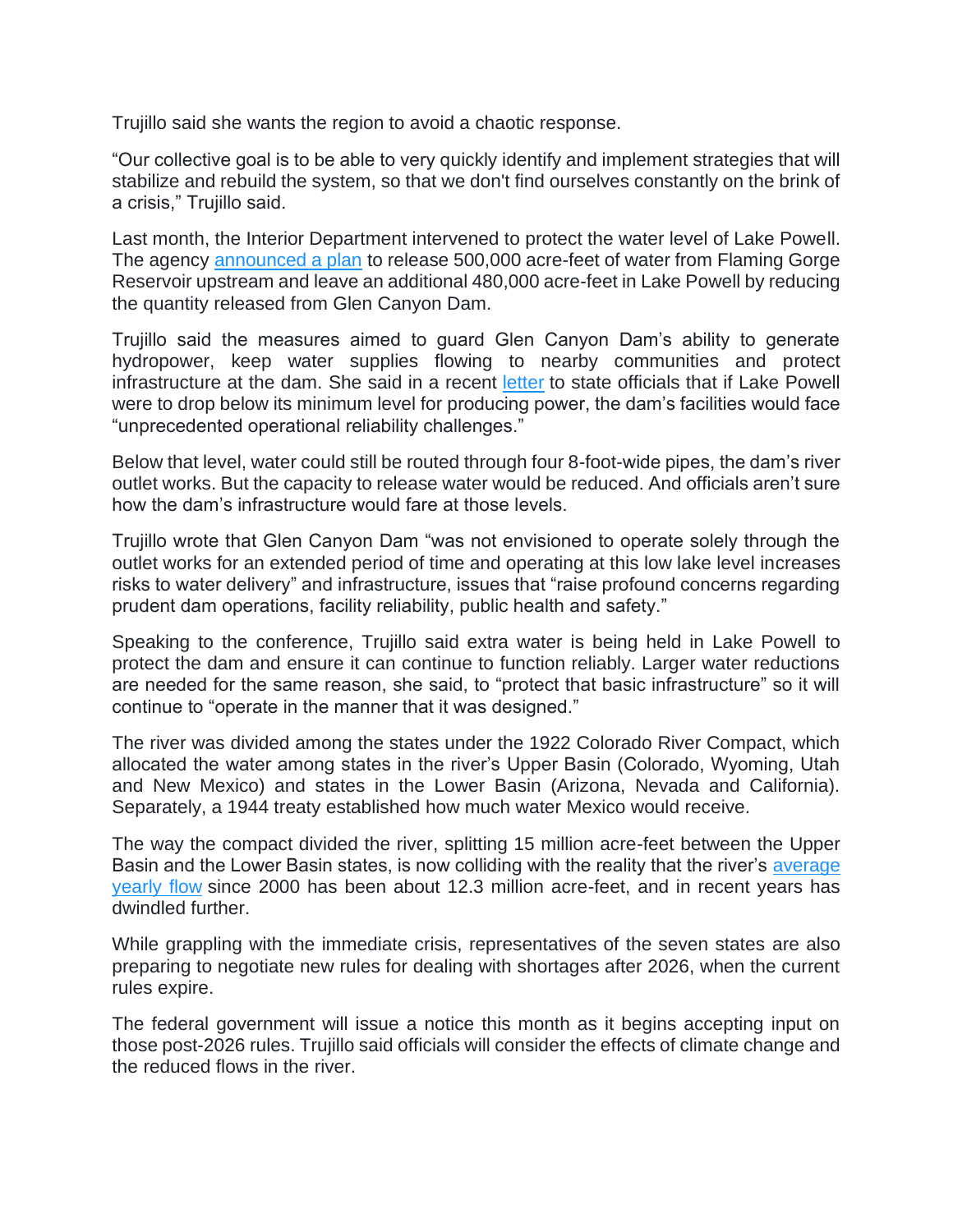There are 29 federally recognized tribes in the Colorado River Basin, and tribal leaders have pushed to be included so they can play a larger role in talks on the river. Trujillo said officials have been meeting with tribes and will have a "process that is more inclusive going forward to ensure that our tribal communities are engaged at a greater level than ever before."

In seeking solutions, Trujillo said Interior Secretary Deb Haaland is involved and "we have the attention and support from the White House."

Trujillo said substantial funding is available to help under the \$1.2-trillion infrastructure law, which included \$8.3 billion for the Bureau of Reclamation. She said funds can be used to repair infrastructure, improve water efficiency and bolster the response to shortages by helping local entities develop water-saving programs.

Trujillo said federal officials don't have any "pre-baked" formula for coming up with the necessary water reductions.

"We're going to have to be very creative and develop a large list of potential options," she said. "We're going to likely be in a situation of doing things we've never done before. And we'll have to have guts to be able to move forward."

This story originally appeared in **Los Angeles Times**.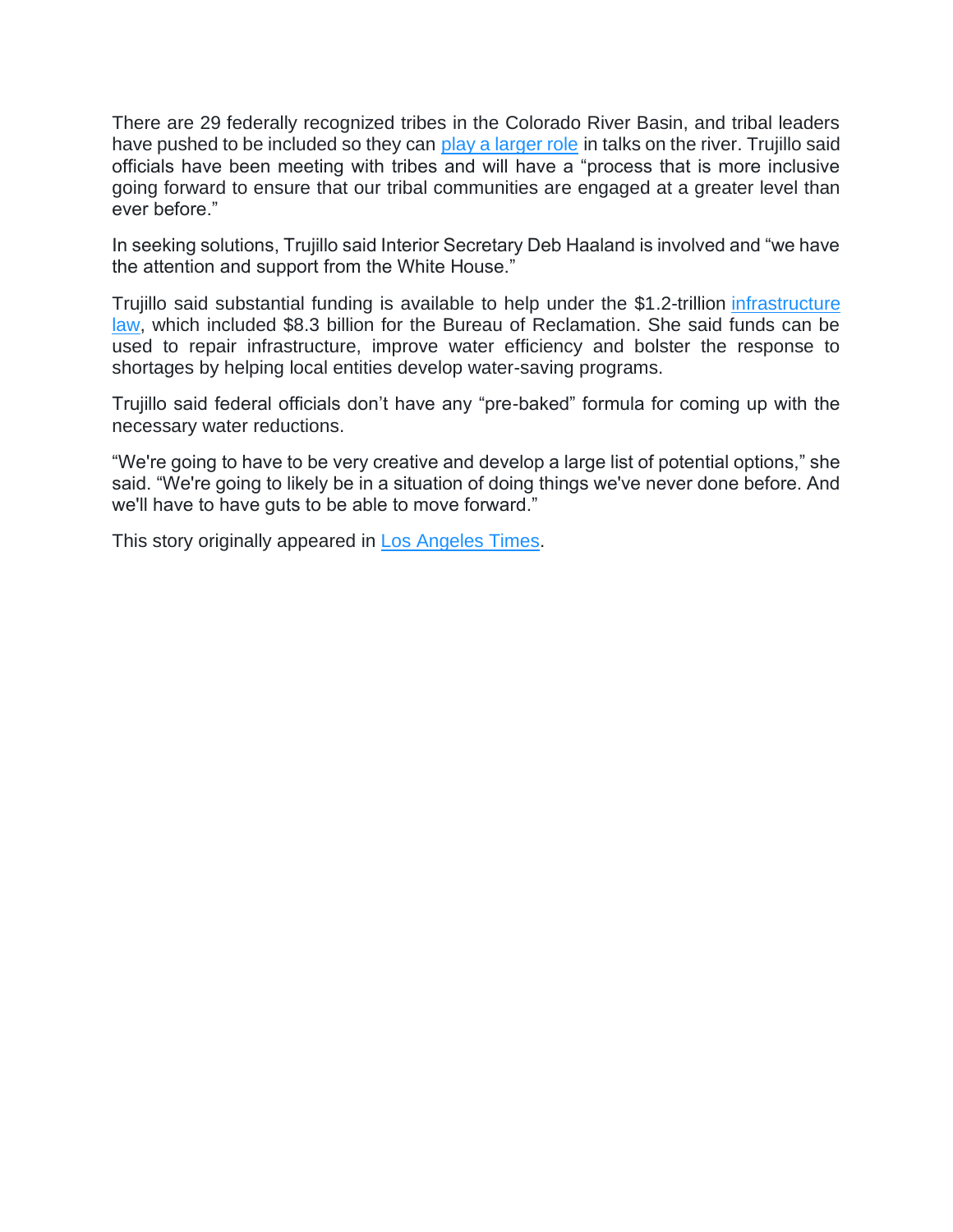**From:** betty winholtz **Date:** June 20, 2022 at 8:21:32 PM PDT **To:** Susan Stewart <sstewart@morrobayca.gov>, Joseph Ingraffia <jingraffia@morrobayca.gov>, Bill Roschen <broschen@morrobayca.gov>, Mike Rodriguez <mrodriguez@morrobayca.gov>, Asia King <aking@morrobayca.gov> **Cc:** Greg Kwolek <gkwolek@morrobayca.gov> **Subject: agenda c-1**

Dear Planning Commissioners:

I believe some information is missing in order to make a considered evaluation of the City's water situation. Below are quotes from the staff report followed by a question/ comment in italics.

Please protect the City residents and visitors not just for this year, but the year after.

Sincerely, Betty Winholtz

1. The Morro Basin Wellfield is located near Lila Kaiser Park, consists of 6 wells, and can provide sufficient water from the Morro Basin to meet the City's needs for a limited period of time. *What is the limited period of time?*

2. the City's current water demand. *What is the City's current water demand?*

3. allows for the extraction of up to 581 AFY of water from the Morro Basin....Approximately 25% of the water extracted from Morro Basin is rejected as concentrate.

*.75x581=435.75 AFY is what is actually available for use.*

4. District anticipates it will have approximately 7,000 AF of its own stored water from its unsubscribed allocation available for Calendar Year 2023. *Won't this have to be purchased? If so, at what cost?*

5. CCWA has indicated that it maintains 13.5 million gallons or approximately 40 AF of water in its storage facilities that it could make available to the City, if needed. *Will this have to be purchased? If so, at what cost?*

6. Water Shortage Contingency Plan Level 3 implemented and constrained demand assumes 20% conservation is achieved. *Yet the report previously stated Morro Bay is not achieving its 20% reduction.*